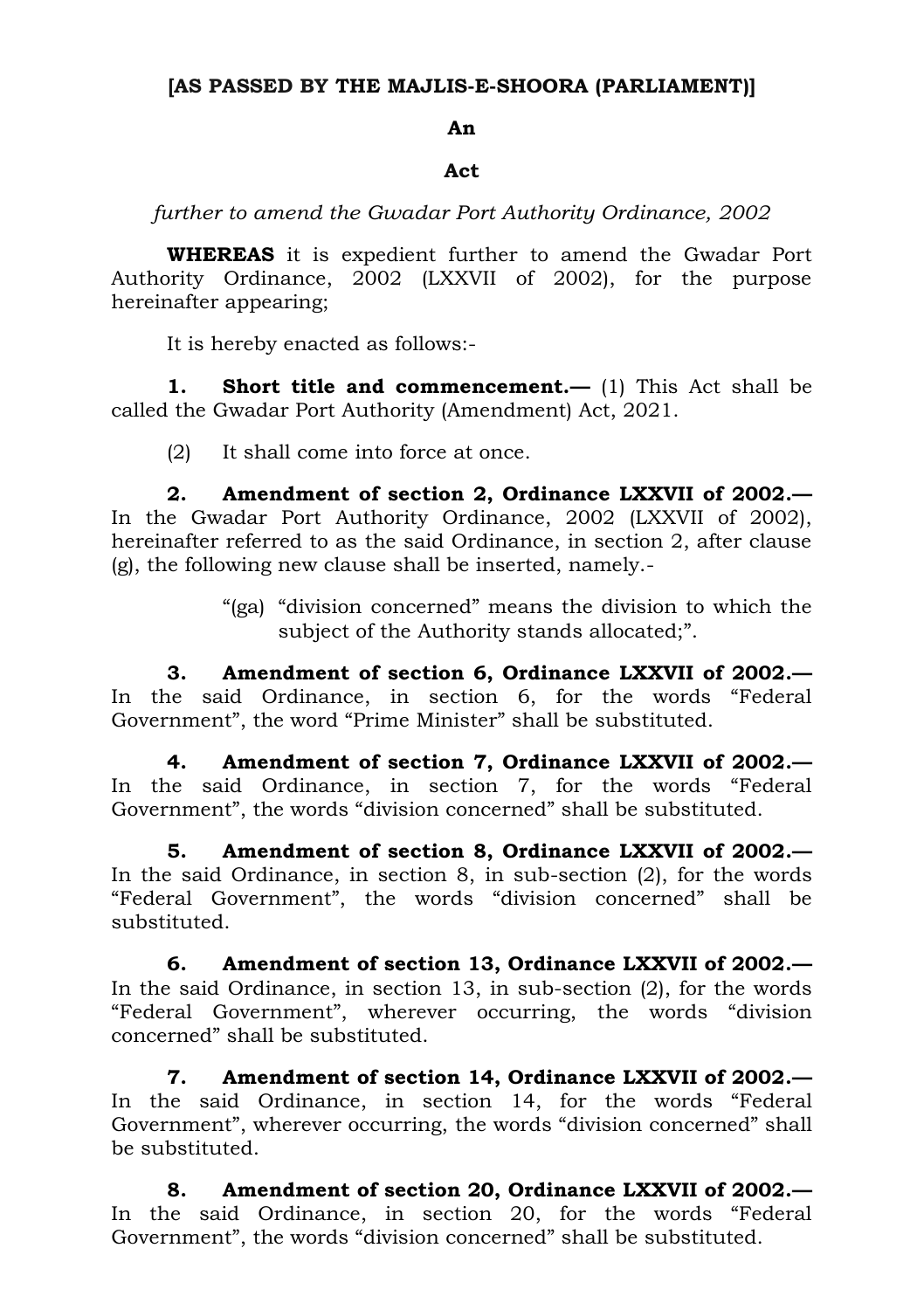**9. Amendment of section 25, Ordinance LXXVII of 2002.—** In the said Ordinance, in section 25, for the words "Federal Government", the words "division concerned" shall be substituted.

**10. Amendment of section 26, Ordinance LXXVII of 2002.—** In the said Ordinance, in section 26, for the words "Federal Government", wherever occurring, the words "division concerned" shall be substituted.

**11. Amendment of section 29, Ordinance LXXVII of 2002.—** In the said Ordinance, in section 29, for the words "Federal Government", the words "division concerned" shall be substituted.

**12. Amendment of section 30, Ordinance LXXVII of 2002.—** In the said Ordinance, in section 30, for the words "Federal Government", the words "division concerned" shall be substituted.

**13. Amendment of section 31, Ordinance LXXVII of 2002.—** In the said Ordinance, in section 31, for the words "Federal Government", the words "division concerned" shall be substituted.

**14. Amendment of section 32, Ordinance LXXVII of 2002.—** In the said Ordinance, in section 32, for the words "Federal Government", wherever occurring, the words "finance division" shall be substituted.

**15. Amendment of section 51, Ordinance LXXVII of 2002.—** In the said Ordinance, in section 51, for the words "Federal Government", the words "division concerned with the concurrence of other relevant stakeholders" shall be substituted.

**16. Amendment of section 52, Ordinance LXXVII of 2002.—** In the said Ordinance, in section 52, for the words "Federal Government", the word "Prime Minister" shall be substituted.

**17. Amendment of section 53, Ordinance LXXVII of 2002.—** In the said Ordinance, in section 53, for the words "Federal Government", the words "division concerned" shall be substituted.

**18. Amendment of section 60, Ordinance LXXVII of 2002.—** In the said Ordinance, in section 60, for the words "Federal Government", wherever occurring the words "division concerned" shall be substituted.

**19. Amendment of section 66, Ordinance LXXVII of 2002.—** In the said Ordinance, in section 66, for the words "Federal Government", wherever occurring, the words "division concerned" shall be substituted.